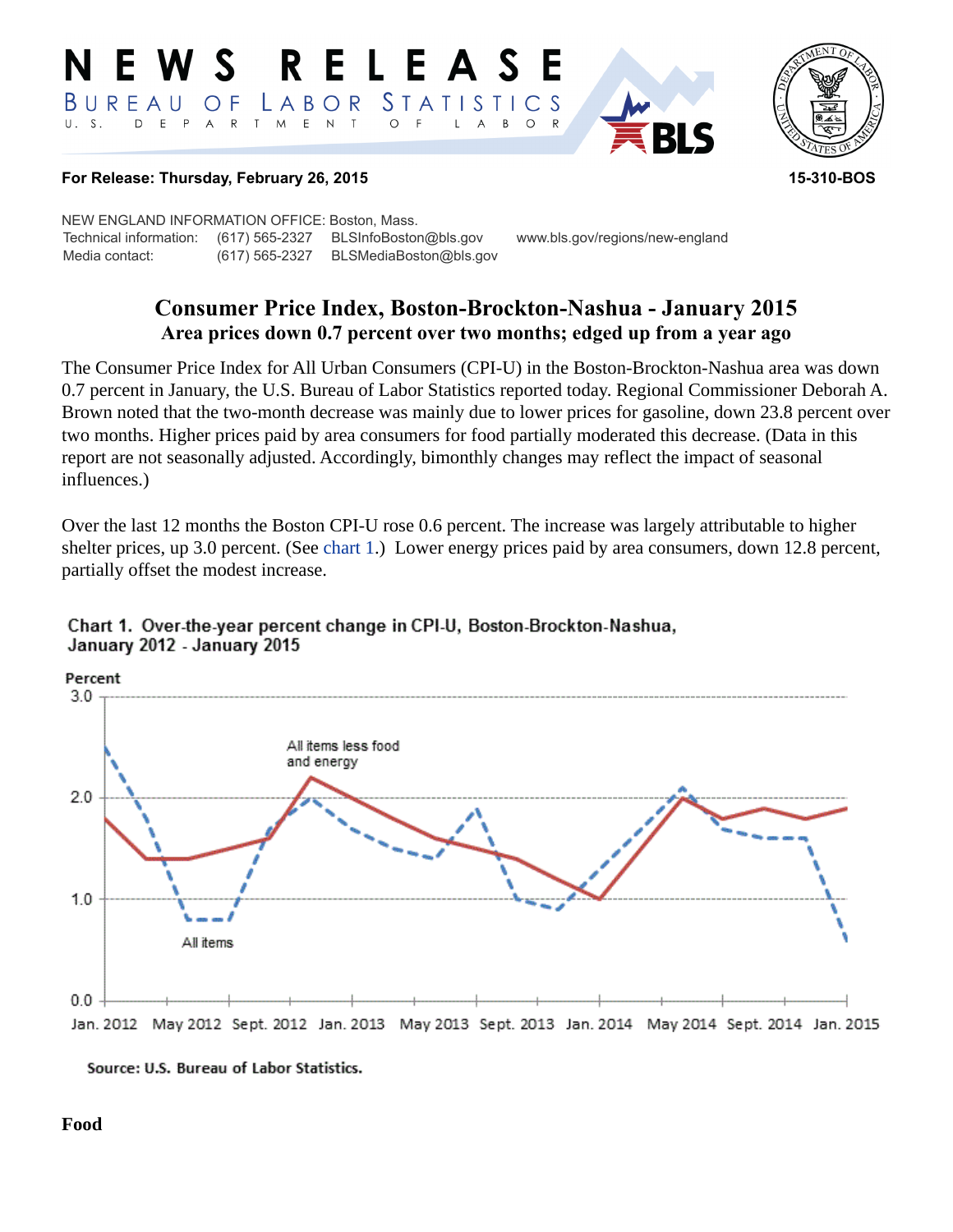Food prices were up 1.0 percent since November due to higher grocery store prices, also known as food at home, up 1.2 percent. Contributing to this rise, but to a lesser degree, food away from home, or restaurant prices, edged up 0.6 percent.

From January 2014 to January 2015 the index for food rose 1.7 percent mainly due to higher grocery store prices (+2.0 percent) and, to a lesser extent, higher restaurant prices (+1.1 percent).

## **Energy**

The energy index was down 9.6 percent over the two months, mainly due to gas price decreases. Area motorists paid \$2.297 per gallon of gasoline in January. This decrease was partially offset by higher electricity prices, up 10.9 percent from November.

Energy prices were down 12.8 percent from a year ago, attributable to lower gasoline prices, down 33.9 percent. Partially offsetting this decline was a 29.9-percent advance in local electricity prices. The January increase in local electricity prices was the largest since a 30.0-percent increase was recorded in April of 2006.

### **All items less food and energy**

The index for all items less food and energy was unchanged in January. Increases in the indexes for education and communication (+1.6 percent) and recreation (+1.0 percent) were offset by decreases in the prices paid for apparel (-2.4 percent).

Over the year, the index for all items less food and energy rose 1.9 percent, with higher shelter costs, rising 3.0 percent from January 2014, being the main cause of this increase. This marked the 43rd consecutive annual increase in the local shelter index. Contributing to the over-the-year rise in the all items less food and energy index, prices for medical care were up 2.9 percent from January 2014.

### **CPI-W**

In January, the Consumer Price Index for Urban Wage Earners and Clerical Workers (CPI-W) was 254.407. The CPI-W was down 0.6 percent over two months and rose 0.1 percent over the year.

## **The March 2015 Consumer Price Index for Boston-Brockton-Nashua is scheduled to be released on Friday, April 17, 2015, at 8:30 a.m. (ET).**

## **Technical Note**

The Consumer Price Index (CPI) is a measure of the average change in prices over time in a fixed market basket of goods and services. The Bureau of Labor Statistics publishes CPIs for two population groups: (1) a CPI for All Urban Consumers (CPI-U) which covers approximately 89 percent of the total population and (2) a CPI for Urban Wage Earners and Clerical Workers (CPI-W) which covers 28 percent of the total population. The CPI-U includes, in addition to wage earners and clerical workers, groups such as professional, managerial, and technical workers, the self-employed, short-term workers, the unemployed, and retirees and others not in the labor force.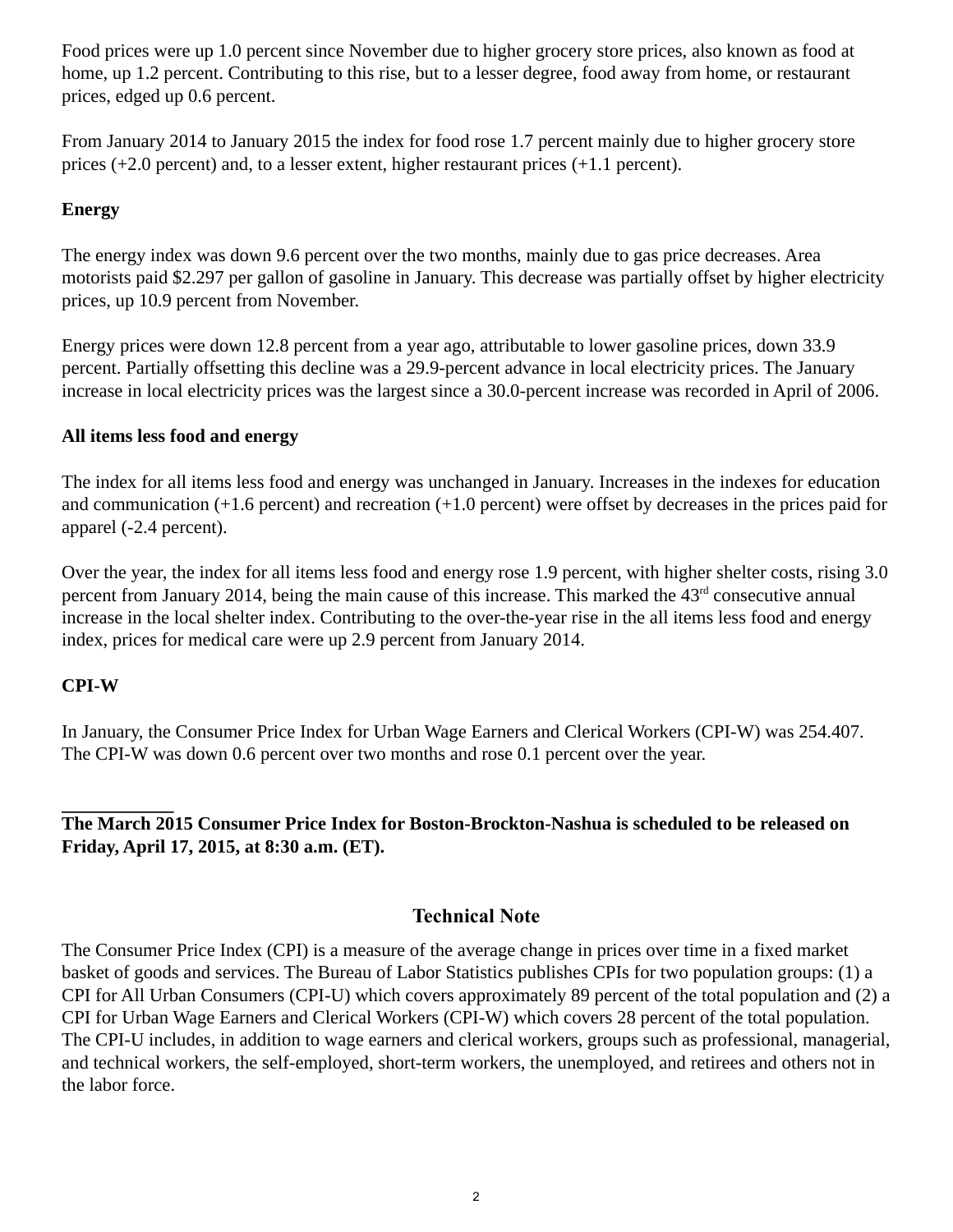The CPI is based on prices of food, clothing, shelter, and fuels, transportation fares, charges for doctors' and dentists' services, drugs, and the other goods and services that people buy for day-to-day living.

Each month, prices are collected in 87 urban areas across the country from about 4,000 housing units and approximately 26,000 retail establishments--department stores, supermarkets hospitals, filling stations, and other types of stores and service establishments. All taxes directly associated with the purchase and use of items are included in the index.

The index measures price change from a designated reference date (1982-84) that equals 100.0. An increase of 16.5 percent, for example, is shown as 116.5. This change can also be expressed in dollars as follows: the price of a base period "market basket" of goods and services in the CPI has risen from \$10 in 1982-84 to \$11.65. For further details see the CPI home page on the Internet at www.bls.gov/cpi and the BLS Handbook of Methods, Chapter 17, The Consumer Price Index, available on the Internet at [www.bls.gov/opub/hom/homch17\\_a.htm](https://www.bls.gov/opub/hom/homch17_a.htm).

In calculating the index, price changes for the various items in each location are averaged together withweights that represent their importance in the spending of the appropriate population group. Local data are then combined to obtain a U.S. city average. Because the sample size of a local area is smaller, the local area index is subject to substantially more sampling and other measurement error than the national index. In addition, local indexes are not adjusted for seasonal influences. As a result, local area indexes show greater volatility than the national index, although their long-term trends are quite similar. NOTE: **Area indexes do not measure differences in the level of prices between cities; they only measure the average change in prices for each area since the base period.**

The Boston-Brockton-Nashua, Mass.-N.H.-Maine-Conn. consolidated area covered in this release is comprised of Essex, Middlesex, Norfolk, Plymouth and Suffolk Counties and parts of Bristol, Hampden, and Worcester Counties in Massachusetts; parts of Hillsborough, Merrimack, Rockingham, and Strafford Counties in New Hampshire; part of York County in Maine; and part of Windham County in Connecticut.

Information in this release will be made available to sensory impaired individuals upon request. Voice phone: (202) 691-5200; Federal Relay Service (800) 877-8339.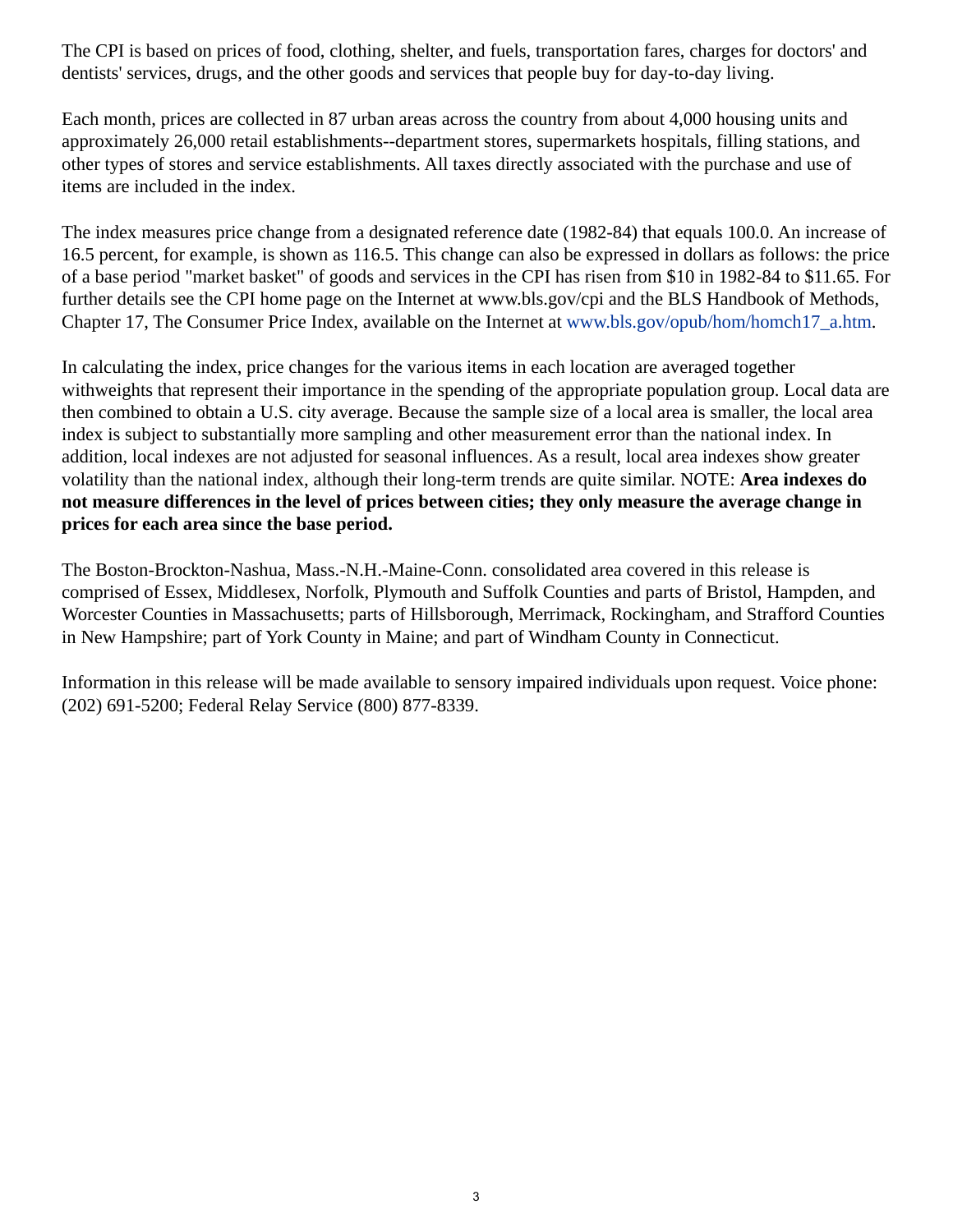#### **Consumer Price Index for All Urban Consumers (CPI-U): Indexes and percent changes for selected periods, Boston-Brockton-Nashua, Ma.-N.H.-Maine-Conn., (1982-84=100 unless otherwise noted) (not seasonally adjusted)**

|                                           | Indexes                             |              |              |              | Percent change from |              |              |
|-------------------------------------------|-------------------------------------|--------------|--------------|--------------|---------------------|--------------|--------------|
| Expenditure category                      | Historical<br>data                  | Nov.<br>2014 | Dec.<br>2014 | Jan.<br>2015 | Jan.<br>2014        | Nov.<br>2014 | Dec.<br>2014 |
|                                           | ₩                                   | 256.262      |              | 254.556      | 0.6                 | $-0.7$       |              |
|                                           | $\overline{\mathbf{v}}$             | 744.833      |              | 739.873      |                     |              |              |
|                                           | ۸Μ                                  | 252.097      |              | 254.439      | 1.7                 | 0.9          |              |
|                                           | š                                   | 252.201      |              | 254.776      | 1.7                 | 1.0          |              |
|                                           | $\bar{\mathbf{y}}$                  | 243.441      | 245.234      | 246.456      | 2.0                 | 1.2          | 0.5          |
| Food away from home                       | $\overline{\star}$                  | 266.552      |              | 268.272      | 1.1                 | 0.6          |              |
|                                           | $\overline{\mathbf{v}}$             | 254.396      |              | 254.365      | 2.0                 | 0.0          |              |
|                                           | ŵ٨                                  | 255.285      |              | 256.155      | 3.2                 | 0.3          |              |
|                                           | Ť                                   | 295.641      | 295.915      | 295.784      | 3.0                 | 0.0          | 0.0          |
| Rent of primary residence <sup>(1)</sup>  | $\sqrt{\mathbf{v}}$                 | 305.536      | 306.443      | 307.346      | 2.6                 | 0.6          | 0.3          |
| Owners' equivalent rent of residences (1) | ž                                   | 314.572      | 316.549      | 317.139      | 3.3                 | 0.8          | 0.2          |
| Owners' equivalent rent of primary        | ۸V                                  | 314.572      | 316.549      | 317.139      | 3.3                 | 0.8          | 0.2          |
|                                           | ž                                   | 280.444      |              | 285.501      | 7.7                 | 1.8          |              |
|                                           | ۸v                                  | 240.231      | 236.971      | 245.166      | 8.6                 | 2.1          | 3.5          |
|                                           | ۸v                                  | 240.049      | 240.057      | 255.333      | 21.5                | 6.4          | 6.4          |
|                                           | $\overline{\mathbf{v}}$             | 250.453      | 250.453      | 277.768      | 29.9                | 10.9         | 10.9         |
| Utility (piped) gas service (1)           | ۸V                                  | 214.262      | 214.284      | 207.157      | 5.0                 | $-3.3$       | $-3.3$       |
| Household furnishings and operations      | ۸v                                  | 127.113      |              | 128.224      | $-0.6$              | 0.9          |              |
|                                           | ۸M                                  | 148.429      |              | 144.833      | 3.0                 | $-2.4$       |              |
|                                           | ₩                                   | 198.617      |              | 182.833      | $-11.3$             | $-7.9$       |              |
| Private transportation                    | ۸Ņ                                  | 195.175      |              | 180.855      | $-11.9$             | $-7.3$       |              |
|                                           | š                                   | 255.220      | 235.814      | 194.587      | $-33.9$             | $-23.8$      | $-17.5$      |
|                                           | ۸v                                  | 252.153      | 232.966      | 192.176      | $-33.9$             | $-23.8$      | $-17.5$      |
| Gasoline, unleaded regular (4)            | ۸V                                  | 246.919      | 227.795      | 187.036      | $-35.1$             | $-24.3$      | $-17.9$      |
| Gasoline, unleaded midgrade (4) (5)       |                                     | 265.428      | 245.118      | 204.163      | $-31.4$             | $-23.1$      | $-16.7$      |
| Gasoline, unleaded premium (4)            | ۸V                                  | 256.425      | 239.013      | 200.324      | $-29.6$             | $-21.9$      | $-16.2$      |
|                                           | W                                   | 597.061      |              | 598.852      | 2.9                 | 0.3          |              |
|                                           | W                                   | 114.268      |              | 115.464      | 1.4                 | 1.0          |              |
| Education and communication $(6)$         | W٢                                  | 148.429      |              | 150.755      | 1.1                 | 1.6          |              |
| Other goods and services                  | $\sqrt{2}$                          | 447.550      |              | 445.613      | 2.6                 | $-0.4$       |              |
| Commodity and service group               |                                     |              |              |              |                     |              |              |
|                                           | <u>پښ</u>                           | 192.729      |              | 187.958      | $-3.9$              | $-2.5$       |              |
| Commodities less food and beverages       | $\frac{1}{2}$                       | 161.229      |              | 152.980      | $-8.1$              | $-5.1$       |              |
| Nondurables less food and beverages       | $\widehat{\overline{\mathbb{F}}^0}$ | 212.620      |              | 195.604      | $-11.4$             | $-8.0$       |              |
|                                           | $\frac{1}{2}$                       | 111.193      |              | 111.149      | $-2.3$              | 0.0          |              |
|                                           |                                     | 313.173      |              | 314.476      | 3.4                 | 0.4          |              |
| Special aggregate indexes                 |                                     |              |              |              |                     |              |              |
|                                           |                                     | 243.442      |              | 240.982      | $-0.6$              | $-1.0$       |              |
|                                           | ٩Ô٣                                 | 242.973      |              | 241.174      | 0.4                 | $-0.7$       |              |
|                                           |                                     | 164.916      |              | 157.023      | $-7.5$              | $-4.8$       |              |
|                                           |                                     | 231.136      |              | 223.969      | $-4.4$              | $-3.1$       |              |